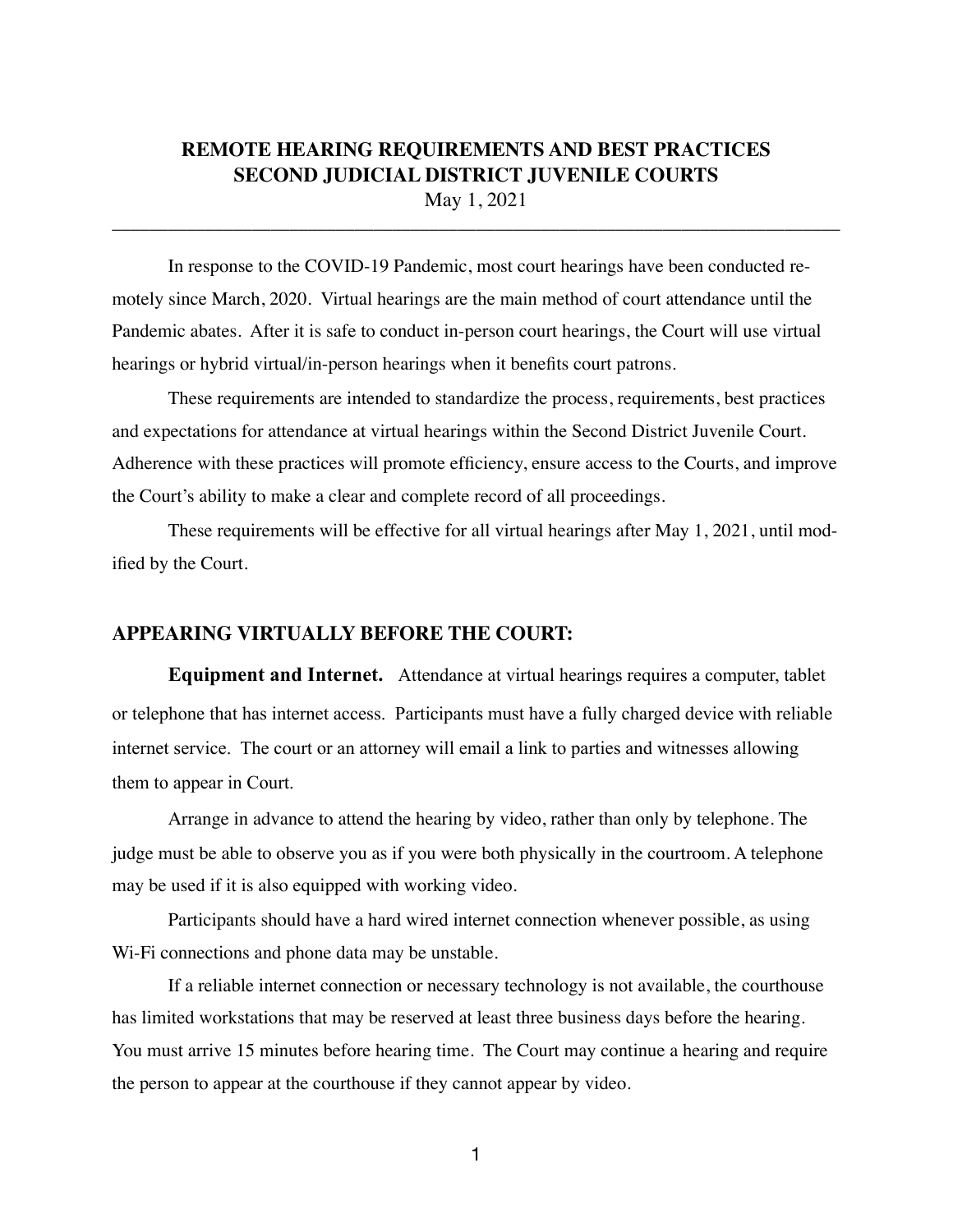**Sound and Lighting:** The judge must ensure a clean record and that is difficult if there is too much feedback, background noise, or if a voice cannot be heard. Participants should place their device on "mute" unless speaking. Microphones or headphones are recommended. Microphone, speakers and camera may be tested BEFORE the Webex court appearance at [https://](https://www.webex.com/test-meeting.html%23) [www.webex.com/test-meeting.html#](https://www.webex.com/test-meeting.html%23)*.* Participants may contact their attorney, caseworker or a judicial assistant with problems at least three business days in advance of the hearing.

Participants must use a private, quiet room free of interruptions. Video meetings require good consistent lighting; avoid rooms with bright windows and/or back-lighting. Place a mobile device on a solid surface with the camera at eye level. Do not hand-hold nor lay phones or tablets flat on a desk or table.

**Logging Into the Hearing.** Except for foster parents or victims, participants shall log into the hearing with full names. If appearing in an official capacity also list who you represent (e.g. "Jane Doe, DCFS" or "John Smith, JJS") .

**Time.** Participants should log into the hearing three to five minutes before it is scheduled to start. When connecting to Webex, if participants receive a message "meeting has not yet started", try again shortly. If other problems are encountered, please contact the court (see end of this document).

A court appearance requires time. Attending at the courthouse often requires several hours for the hearing. Virtual court is convenient and saves time, but often still requires signifcant time on a busy court day. Please plan accordingly.

**Interpreters.** If an interpreter is needed, the attorney or caseworker should be notified immediately and will request one from the Court. The person requiring interpretation should have a telephone, separate from the device logged into Webex. The interpreter can call on that telephone and translate simultaneously.

**Dress and Decorum.** Virtual court has the same decorum requirements as in-person court: dress appropriately. Find a quiet place to attend the hearing where you will not be distracted. You may appear from your car, but not while you are driving. Sit still in a well lit space and do not walk around. Do not eat or smoke. Make sure that other obligations (i.e., work or school) do not interfere with your obligation to attend court and be available for your hearing.

2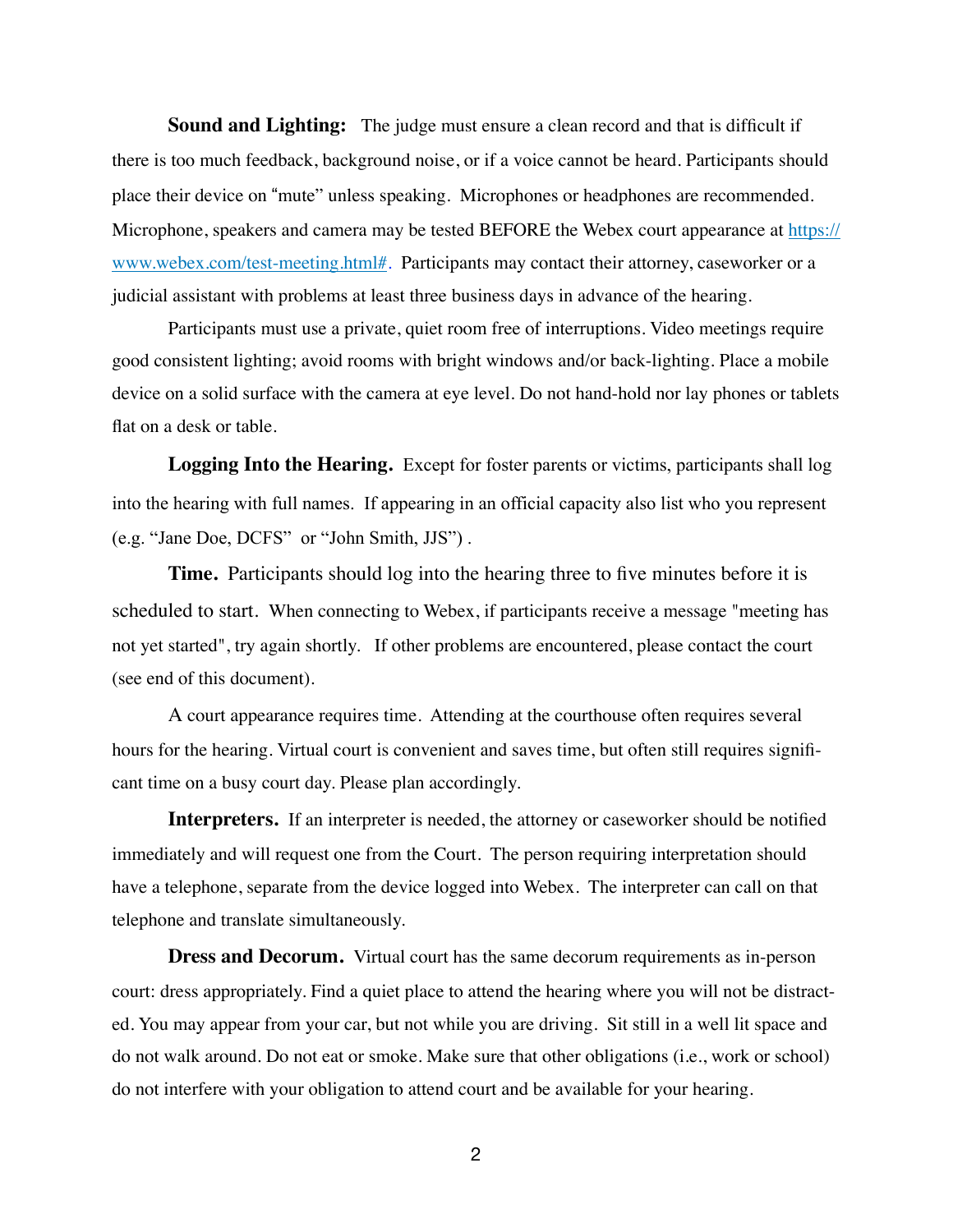**No Individual or Independent Recording** is permitted. The Court creates and maintains the official record of the proceedings which may be provided to a party upon request. Webex recordings may take up to 24 hours before they are available. Any person determined to record or attempt to record proceedings may be held in contempt of Court which may result in a monetary fine and imposition of jail. The possession or use of portable electronic devices is governed by Rule 4-402.02, Utah Rules of Judicial Administration.

## **ATTORNEYS:**

The Court strives to maintain decorum and respect for the Court through the virtual process. Attorneys play a big role in maintaining a respectful and professional virtual atmosphere. This section applies to attorneys in addition to the requirements in the prior section.

**Logging Into the Hearing.** Attorneys should adjust their login credentials using "Attorney" or their office designation as part of their login name (e.g. "Attorney Jane Doe," or "Attorney Jane Doe, GAL." )

**Video Appearance.** Attorneys must appear for each virtual hearing using video, unless previously excused by the judge. As with in-person court proceedings, if special circumstances exist for an attorney to appear only by audio, they may file a motion and proposed order before the hearing, requesting an audio-only appearance. It is important for clients to see their attorneys, and is helpful for the Court to manage hearings.

**Dress and Decorum.** Professional dress and decorum for a courtroom appearance is expected. Please also discuss this requirement with your clients and witnesses. Be aware of your background, what is appearing on camera, and have adequate lighting. See "Professionalism in the Virtual Courtroom," Grant A. Miller, Utah Bar Jnl , Mar/Apr 2021, Vol 34 No. 2, pp 61-62.

**Responsibility to Clients/Witnesses.** The Court will email court hearing links to counsel and their client if it has current contact information. Attorneys are responsible to update client contact information with the Court, and provide hearing links to witnesses.

Attorneys shall confirm with their clients and witnesses about their ability to appear by video and ensure they test the links and equipment prior to the hearing by going to [https://](https://www.webex.com/test-meeting.html%23) [www.webex.com/test-meeting.html#](https://www.webex.com/test-meeting.html%23) . If a party or witness does not have their own technology

3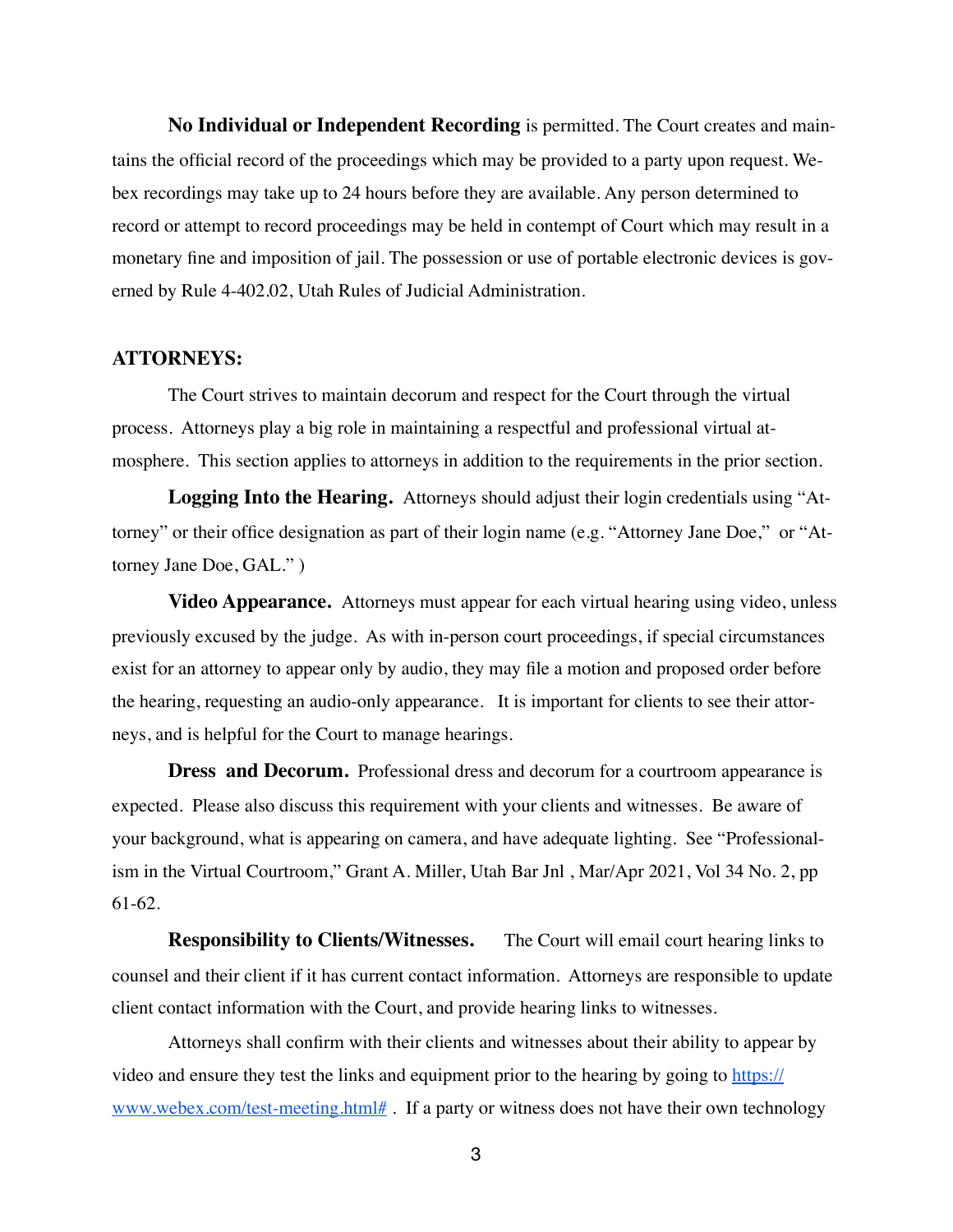to access a hearing, they may request a terminal at the courthouse with at least three business day advanced notice. They must arrive 15 minutes prior to the scheduled hearing time. The DCFS Caseworker may also have devices for child welfare matters. A witness testifying or a party entering a plea, adjudicating a child welfare petition or relinquishing their parental rights must appear by video.

Witnesses shall join the Webex hearing after contacted by the attorney. Witnesses shall be ready and waiting for this communication. Counsel will be allowed to contact witnesses by text or telephone to join the Webex hearing at the appropriate time. Witnesses who join the hearing early will be moved to the virtual lobby until it is their time to testify. There is no sound while in the virtual lobby, and a notice will visually indicate that their location in the lobby.

A common problem occurs when two devices are too close together and create feedback. Attorneys shall plan to present testimony in a way that creates a clear record.

Unless authorized by the Court, witnesses will be required to testify from a private location, without input from other people or things. Attorneys shall inform their witnesses that while testifying they may not refer to external sources unless allowed by the Rules of Evidence.

**Interpreters.** If a client or witness need an interpreter, the attorney shall immediately notify the judicial assistant. Notify the person requiring interpretation that they should have a telephone, separate from the device logged into Webex. The interpreter can call on that telephone and translate simultaneously.

**Evidentiary Hearings and Exhibits.** Decorum Orders shall issue in advance of evidentiary proceedings to govern the presentation of evidence in the virtual courtroom.

Except as set forth below, proposed exhibits must be submitted via email to all parties and to the court at the team email set forth at the end of this document prior to the hearing. Evidence shall be marked prior to being emailed. All evidence shall be marked in the upper left hand corner of the first page as follows:

XXXX Exhibit XX In the Interest of XXXXX Case No: XXXXX Trial Dates XXXXX